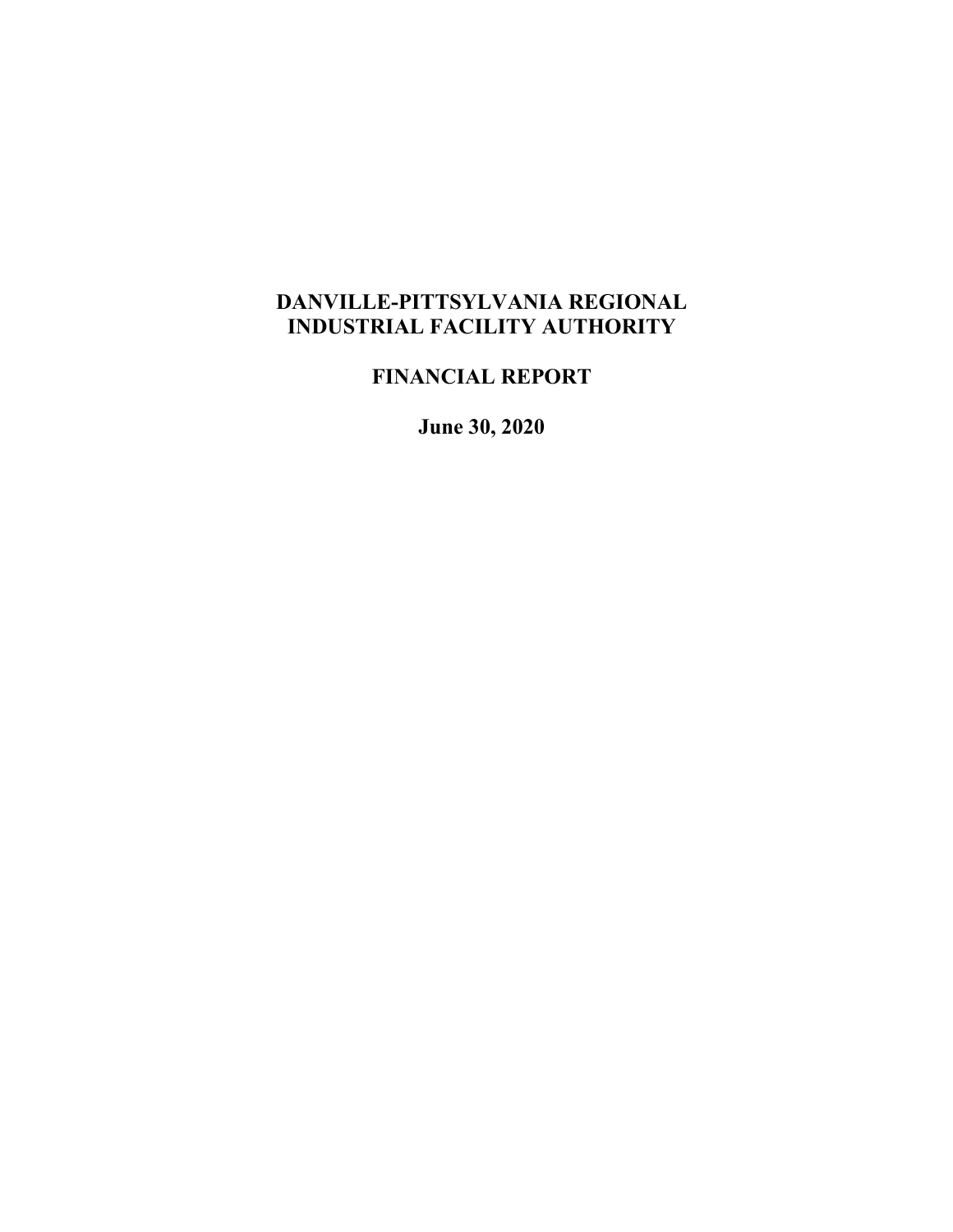# *Danville-Pittsylvania Regional Industrial Facility Authority*

*Table of Contents*

| <b>Financial Statements</b>                                                                                                                                                                |
|--------------------------------------------------------------------------------------------------------------------------------------------------------------------------------------------|
|                                                                                                                                                                                            |
| Statement of Revenues, Expenses and                                                                                                                                                        |
|                                                                                                                                                                                            |
|                                                                                                                                                                                            |
| <b>Compliance Reports</b>                                                                                                                                                                  |
| Independent Auditor's Report on Internal Control Over Financial<br>Reporting and on Compliance and Other Matters Based on an<br>Audit of Financial Statements Performed in Accordance with |
| 18                                                                                                                                                                                         |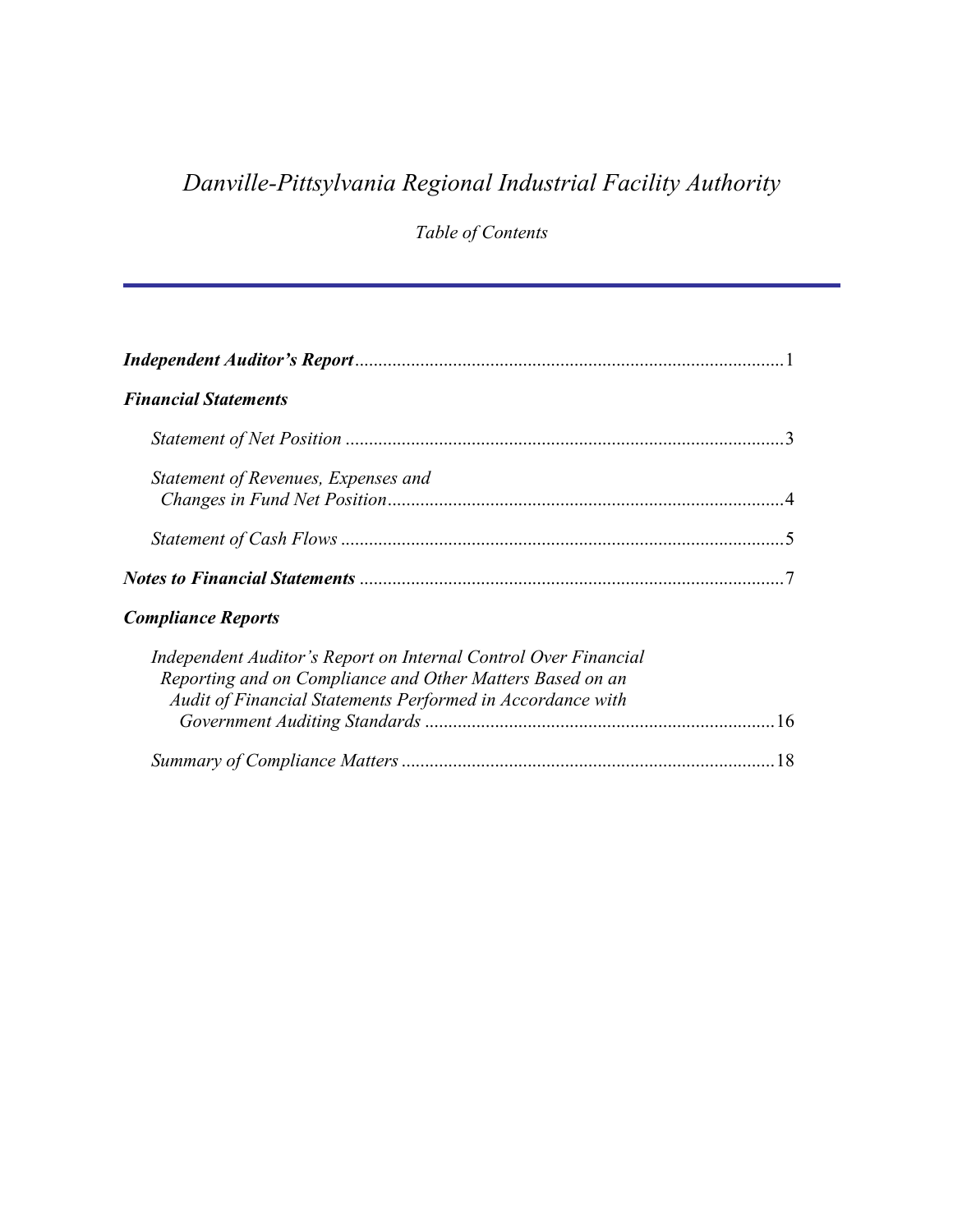

# **INDEPENDENT AUDITOR'S REPORT**

To the Board of Directors of Danville-Pittsylvania Regional Industrial Facility Authority Danville, Virginia

#### **Report on the Financial Statements**

We have audited the accompanying financial statements of the Danville-Pittsylvania Regional Industrial Facility Authority (the "Authority"), as of and for the year ended June 30, 2020, and the related notes to the financial statements, which collectively comprise the Authority's basic financial statements as listed in the table of contents.

#### **Management's Responsibility for the Financial Statements**

Management is responsible for the preparation and fair presentation of these financial statements in accordance with accounting principles generally accepted in the United States of America; this includes the design, implementation, and maintenance of internal control relevant to the preparation and fair presentation of financial statements that are free from material misstatement, whether due to fraud or error.

#### **Auditor's Responsibility**

Our responsibility is to express an opinion on these financial statements based on our audit. We conducted our audit in accordance with auditing standards generally accepted in the United States of America; the standards applicable to financial audits contained in *Government Auditing Standards*, issued by the Comptroller General of the United States; and the *Specifications for Audits of Authorities, Boards and Commissions,* issued by the Auditor of Public Accounts of the Commonwealth of Virginia. Those standards require that we plan and perform the audit to obtain reasonable assurance about whether the financial statements are free from material misstatement.

An audit involves performing procedures to obtain audit evidence about the amounts and disclosures in the financial statements. The procedures selected depend on the auditor's judgment, including the assessment of the risks of material misstatement of the financial statements, whether due to fraud or error. In making those risk assessments, the auditor considers internal control relevant to the entity's preparation and fair presentation of the financial statements in order to design audit procedures that are appropriate in the circumstances, but not for the purpose of expressing an opinion on the effectiveness of the entity's internal control. Accordingly, we express no such opinion. An audit also includes evaluating the appropriateness of accounting policies used and the reasonableness of significant accounting estimates made by management, as well as evaluating the overall presentation of the financial statements.

We believe that the audit evidence we have obtained is sufficient and appropriate to provide a basis for our audit opinion.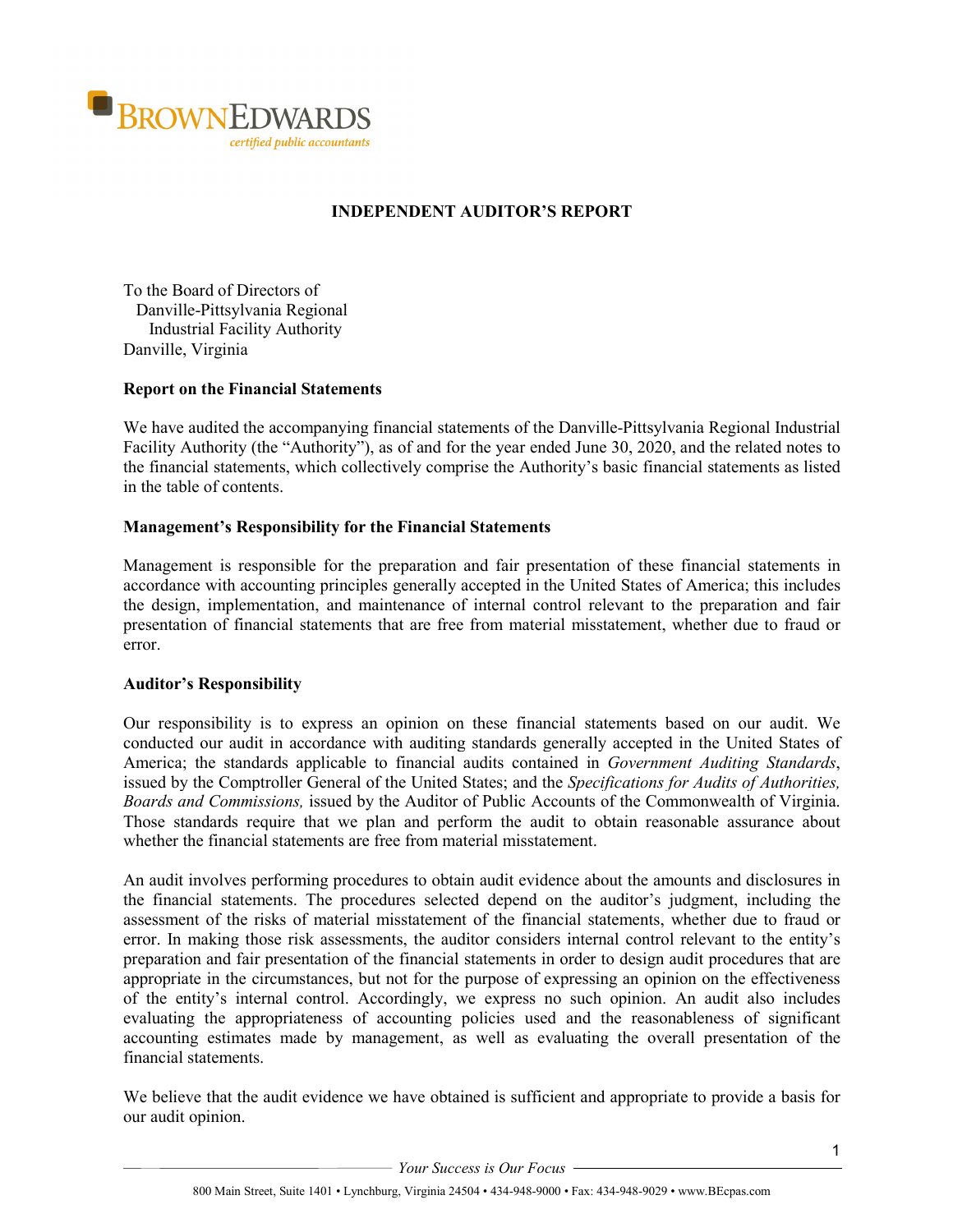#### **Opinion**

In our opinion, the financial statements referred to above present fairly, in all material respects, the financial position of the Danville-Pittsylvania Regional Industrial Facility Authority, as of June 30, 2020, and the changes in its financial position and cash flows for the year then ended in accordance with accounting principles generally accepted in the United States of America.

#### **Report on Summarized Comparative Information**

We have previously audited the Authority's 2019 financial statements, on which, in our report dated November 26, 2019, we expressed an unmodified opinion. The 2019 financial information is provided for comparative purposes only.

#### **Other Matters**

#### *Required Supplementary Information*

Management has omitted a management's discussion and analysis that accounting principles generally accepted in the United States of America require to be presented to supplement the basic financial statements. Such missing information, although not a part of the basic financial statements, is required by the Governmental Accounting Standards Board who considers it to be an essential part of financial reporting for placing the basic financial statements in an appropriate operational, economic, or historical context. Our opinion on the basic financial statements is not affected by this missing information.

#### **Other Reporting Required by** *Government Auditing Standards*

In accordance with *Government Auditing Standards*, we have also issued our report dated December 8, 2020 on our consideration of the Authority's internal control over financial reporting and on our tests of its compliance with certain provisions of laws, regulations, contracts, and grant agreements and other matters. The purpose of that report is to describe the scope of our testing of internal control over financial reporting and compliance and the results of that testing, and not to provide an opinion on the effectiveness of the Authority's internal control over financial reporting or on compliance. That report is an integral part of an audit performed in accordance with *Government Auditing Standards* in considering the Authority's internal control over financial reporting and compliance.

Brown, Edwards & Company, S. L. P.

CERTIFIED PUBLIC ACCOUNTANTS

Lynchburg, Virginia December 8, 2020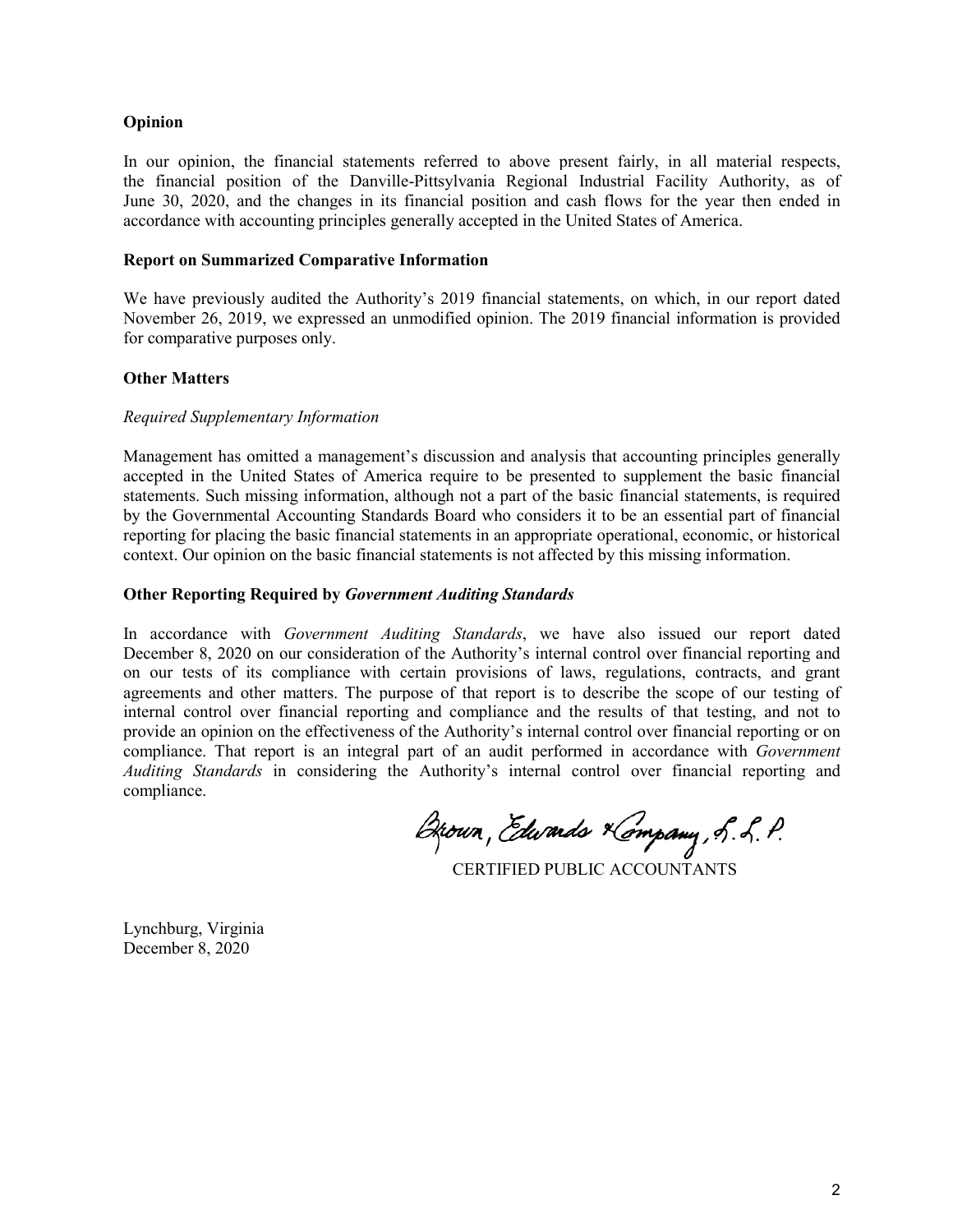# *Danville-Pittsylvania Regional Industrial Facility Authority June 30, 2020 Statement of Net Position*

|                                       | 2020            | (For<br>Comparative<br><b>Purposes</b><br>Only)<br>2019 |
|---------------------------------------|-----------------|---------------------------------------------------------|
| <b>Assets</b>                         |                 |                                                         |
| <b>Current</b> assets                 |                 |                                                         |
| Cash and cash equivalents             | \$<br>1,820,513 | \$<br>1,959,232                                         |
| Due from other governments            | 1,700,265       |                                                         |
| Prepaids                              |                 | 254                                                     |
| Total current assets                  | 3,520,778       | 1,959,486                                               |
| Noncurrent assets                     |                 |                                                         |
| Restricted cash and cash equivalents  | 80,223          | 1,155,496                                               |
| Due from City of Danville             | 333,159         | 596,792                                                 |
| Capital assets not being depreciated  | 24,560,850      | 23,832,535                                              |
| Capital assets being depreciated, net | 22,136,589      | 22,615,940                                              |
| Construction in progress              | 19,115,392      | 14,628,421                                              |
| Total noncurrent assets               | 66,226,213      | 62,829,184                                              |
| <b>Total assets</b>                   | 69,746,991      | 64,788,670                                              |
| <b>Liabilities</b>                    |                 |                                                         |
| <b>Current liabilities</b>            |                 |                                                         |
| Accounts payable - general            | 313,204         | 140,241                                                 |
| Accounts payable - construction       | 816,325         | 50,000                                                  |
| Accrued interest payable              | 37,497          | 18,979                                                  |
| Retainage payable                     | 57,292          | 2,500                                                   |
| Unearned revenue - current            | 187,819         | 3,892                                                   |
| Bonds payable - current               | 445,000         | 1,349,740                                               |
| Total current liabilities             | 1,857,137       | 1,565,352                                               |
| Noncurrent liabilities                |                 |                                                         |
| Due to Pittsylvania County            | 333,159         | 596,792                                                 |
| Unearned revenue                      | 315,000         |                                                         |
| Bonds payable                         | 1,675,000       | 2,120,000                                               |
| Total noncurrent liabilities          | 2,323,159       | 2,716,792                                               |
| <b>Total liabilities</b>              | 4,180,296       | 4,282,144                                               |
| <b>Net position</b>                   |                 |                                                         |
| Net investment in capital assets      | 63,736,280      | 57,757,518                                              |
| Restricted - debt reserves            | 36,774          |                                                         |
| Unrestricted                          | 1,793,641       | 1,005,134                                               |
|                                       |                 | 1,743,874                                               |
| <b>Total net position</b>             | 65,566,695      | 60,506,526<br>\$                                        |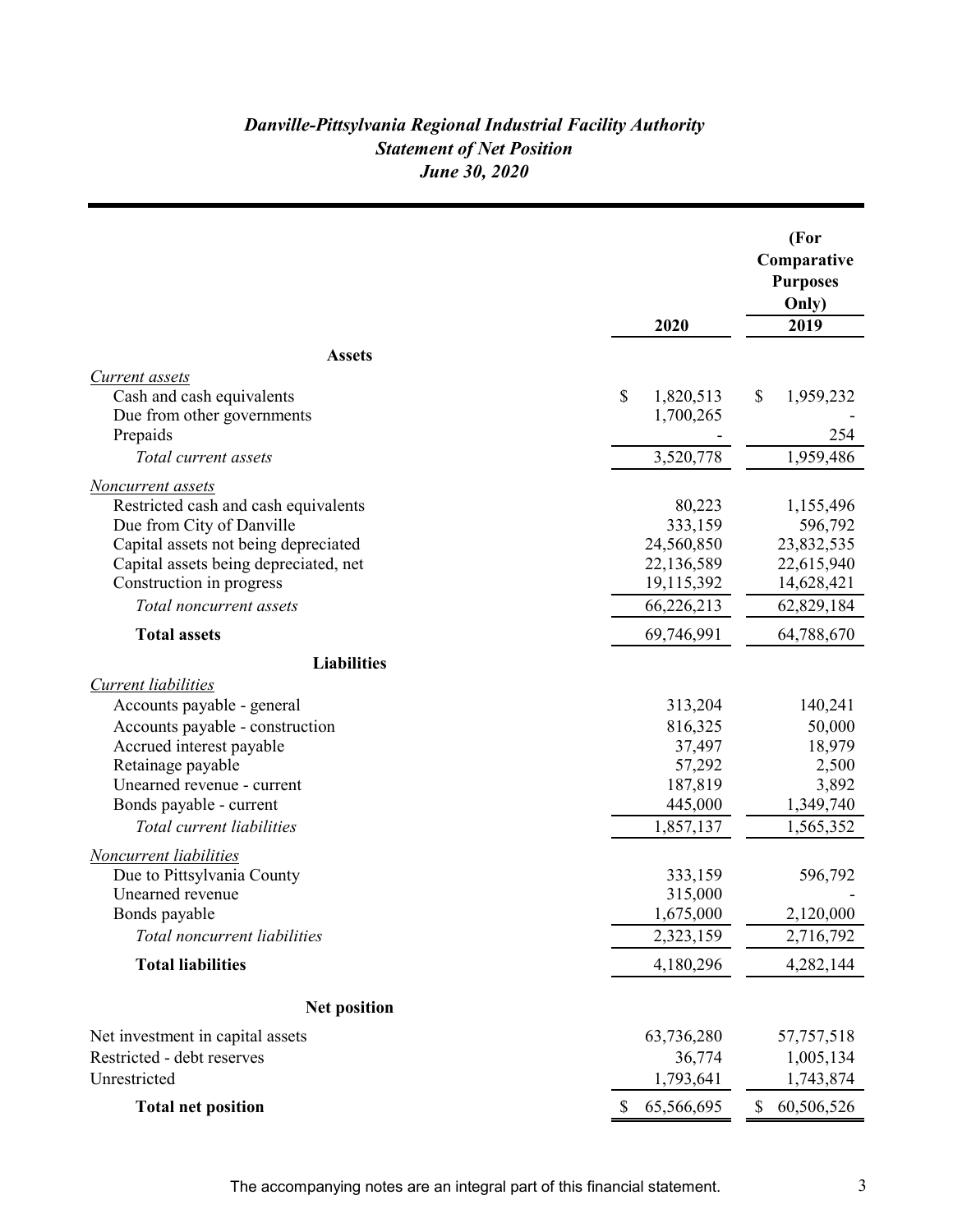# *Year Ended June 30, 2020 Danville-Pittsylvania Regional Industrial Facility Authority Statement of Revenues, Expenses and Changes in Fund Net Position*

|                                                                                                                                                                                                                                                     | 2020                                                           | (For<br>Comparative<br><b>Purposes</b><br>Only)<br>2019           |
|-----------------------------------------------------------------------------------------------------------------------------------------------------------------------------------------------------------------------------------------------------|----------------------------------------------------------------|-------------------------------------------------------------------|
| <b>Operating revenues</b><br>Virginia Tobacco Commission grants<br>Economic development incentives - Danville Regional Foundation<br>Economic development incentives - City of Danville<br>Economic development incentives - County of Pittsylvania | \$<br>3,728,829<br>428,913                                     | \$<br>4,222,145<br>692,500<br>398,372<br>398,372                  |
| Economic development incentives - Other<br>Other income<br><b>Total operating revenues</b>                                                                                                                                                          | 777,656<br>309,949<br>$\overline{5,}245,347$                   | 315,000<br>277,654<br>6,304,043                                   |
| <b>Operating expenses</b><br>Depreciation and amortization<br>Economic development - Cyber Park<br>Economic development - Cane Creek Centre<br>Economic development - Mega Park<br>Other operating expenses<br><b>Total operating expenses</b>      | 808,461<br>67,406<br>29,717<br>100,563<br>733,108<br>1,739,255 | 812,665<br>216,434<br>2,203,275<br>45,919<br>525,522<br>3,803,815 |
| <b>Operating income</b>                                                                                                                                                                                                                             | 3,506,092                                                      | 2,500,228                                                         |
| Non-operating revenues (expenses)<br>Bond issuance costs<br>Interest income<br>Interest expense<br><b>Total non-operating expenses</b>                                                                                                              | 11,143<br>(87, 844)<br>(76, 701)                               | (28, 894)<br>30,310<br>(114, 037)<br>(112, 621)                   |
| Net income before capital contributions                                                                                                                                                                                                             | 3,429,391                                                      | 2,387,607                                                         |
| <b>Capital contributions</b><br>Contribution - City of Danville<br>Contribution - Pittsylvania County<br><b>Total capital contributions</b>                                                                                                         | 815,389<br>815,389<br>1,630,778                                | 785,918<br>785,918<br>1,571,836                                   |
| Change in net position                                                                                                                                                                                                                              | 5,060,169                                                      | 3,959,443                                                         |
| Net position at July 1, as restated (Note 12)<br><b>Net position at June 30</b>                                                                                                                                                                     | 60,506,526<br>65,566,695                                       | 56, 547, 083<br>\$<br>60,506,526                                  |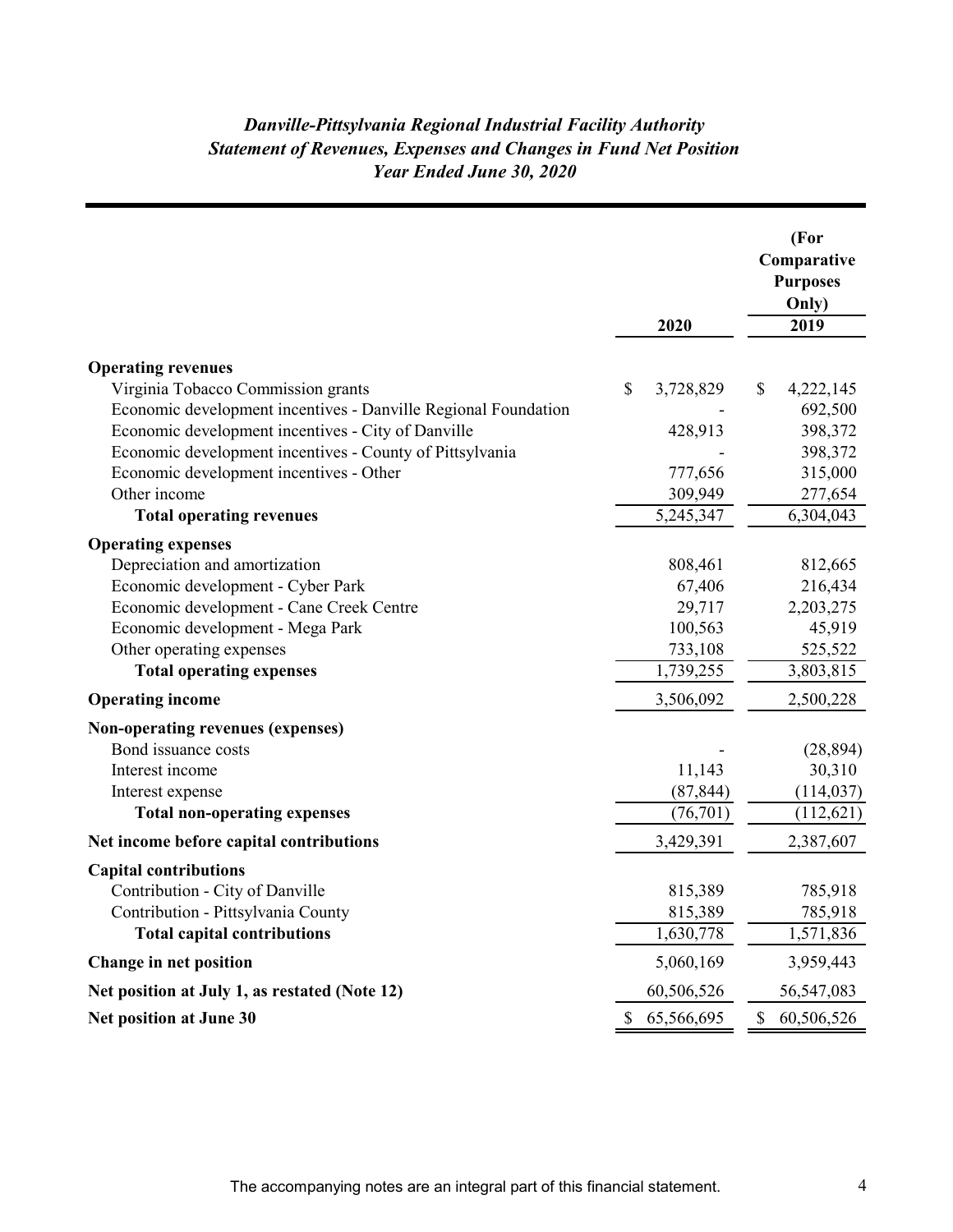# *Danville-Pittsylvania Regional Industrial Facility Authority Year Ended June 30, 2020 Statement of Cash Flows*

|                                                           |                 | (For<br>Comparative<br><b>Purposes Only)</b> |
|-----------------------------------------------------------|-----------------|----------------------------------------------|
|                                                           | 2020            | 2019                                         |
| <b>Operating activities</b>                               |                 |                                              |
| Receipts from operating grants and activities             | \$<br>1,626,173 | \$<br>380,887                                |
| Payments to suppliers for goods and services              | 386,430         | (1,477,761)                                  |
| Other payments                                            | 986,101         | 1,623,012                                    |
| Net cash provided by operating activities                 | 2,998,704       | 526,138                                      |
| Capital and related financing activities                  |                 |                                              |
| Purchase of capital assets                                | (4,268,651)     | (837,651)                                    |
| Capital contributions                                     | 1,463,878       | 979,593                                      |
| Interest paid on bonds                                    | (69,066)        | (127,009)                                    |
| Bond issuance costs paid                                  |                 | (28, 894)                                    |
| Principal repayments on bonds                             | (1,350,000)     | (1,290,000)                                  |
| Net cash used in capital and related financing activities | (4,223,839)     | (1,303,961)                                  |
| <b>Investing activities</b>                               |                 |                                              |
| Interest received                                         | 11,143          | 30,310                                       |
| Net cash provided by investing activities                 | 11,143          | 30,310                                       |
| Net decrease in cash and cash equivalents                 | (1,213,992)     | (747, 513)                                   |
| Cash and cash equivalents - beginning of year             | 3,114,728       | 3,862,241                                    |
| Cash and cash equivalents - end of year                   | 1,900,736<br>\$ | \$<br>3,114,728                              |
| <b>Reconciliation to Statement of Net Position</b>        |                 |                                              |
| Cash and cash equivalents                                 | \$<br>1,820,513 | \$<br>1,959,232                              |
| Restricted cash and cash equivalents                      | 80,223          | 1,155,496                                    |
|                                                           | 1,900,736<br>\$ | \$<br>3,114,728                              |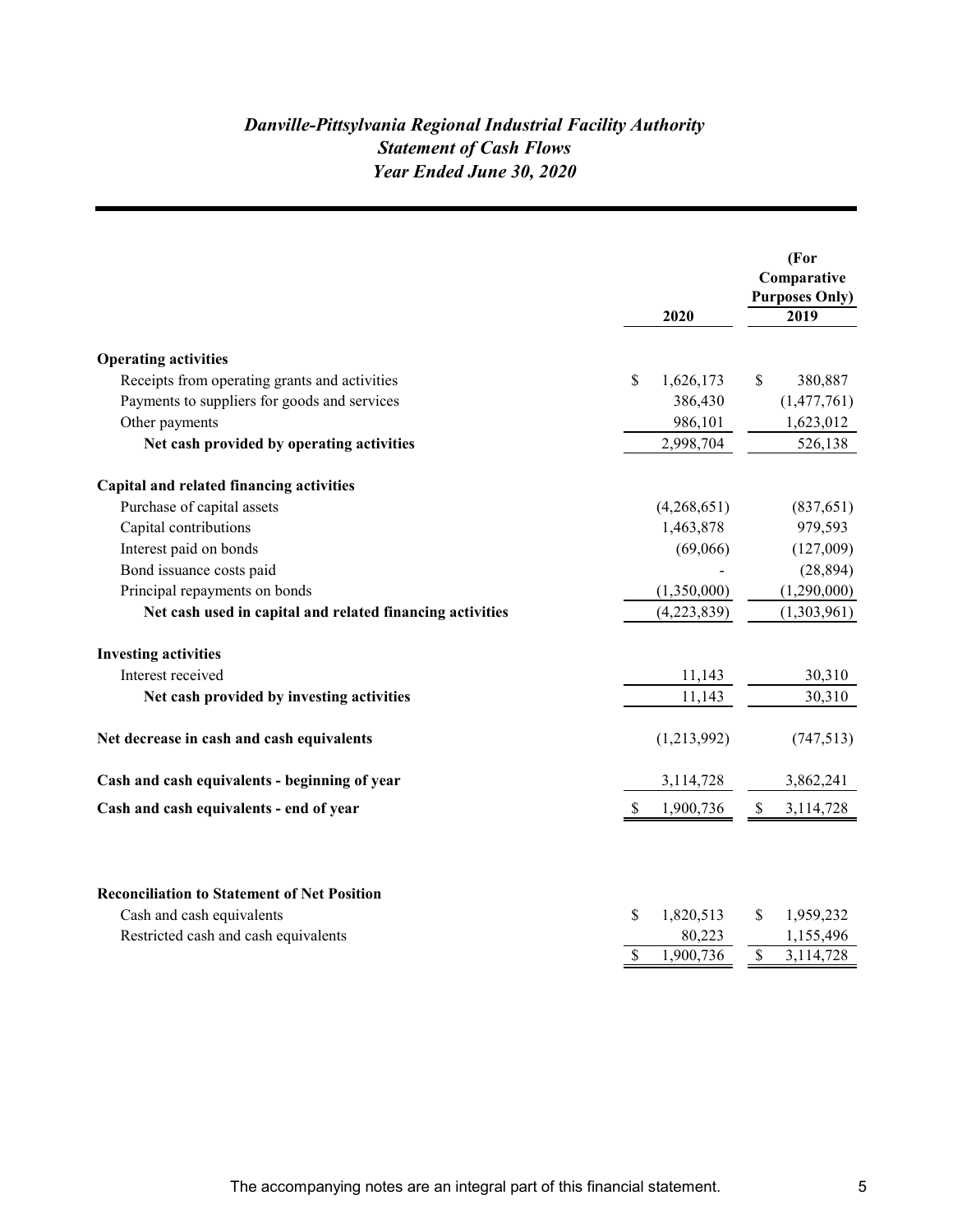# *Danville-Pittsylvania Regional Industrial Facility Authority Year Ended June 30, 2020 Statement of Cash Flows*

|                                                           |                 | (For<br>Comparative<br><b>Purposes Only)</b> |
|-----------------------------------------------------------|-----------------|----------------------------------------------|
|                                                           | 2020            | 2019                                         |
| Reconciliation of operating income to net cash            |                 |                                              |
| provided by operating activities:                         |                 |                                              |
| Operating income                                          | \$<br>3,506,092 | \$<br>2,500,228                              |
| Adjustments to reconcile operating income to net cash     |                 |                                              |
| provided by operating activities:                         |                 |                                              |
| Depreciation                                              | 808,461         | 812,665                                      |
| Non-cash economic incentive expenses                      | 58,555          | 951,836                                      |
| Non-cash County grant capital asset additions             | (401, 974)      | (4,068,176)                                  |
| Operating in-kind expenses                                | 55,691          | 66,636                                       |
| Changes in assets and liabilities:                        |                 |                                              |
| Change in prepaids                                        | 254             | 2,171                                        |
| Change in other receivables                               | (1,700,265)     | 226,301                                      |
| Change in accounts payable - general                      | 172,963         | 33,860                                       |
| Change in unearned revenue                                | 498,927         | 617                                          |
| Net cash provided by operating activities                 | 2,998,704       | \$<br>526,138                                |
| <b>Supplemental cash flow information</b>                 |                 |                                              |
| Capital asset additions financed by retainage payable     | 57,292          | \$<br>2,500                                  |
| Capital asset additions financed by accounts payable      | 816,325         | \$<br>50,000                                 |
| Capital asset additions financed by locality contribution | 513,183         | \$<br>4,360,099                              |
| Refunding of bonds payable                                | \$<br>2,545,000 | \$                                           |
|                                                           |                 |                                              |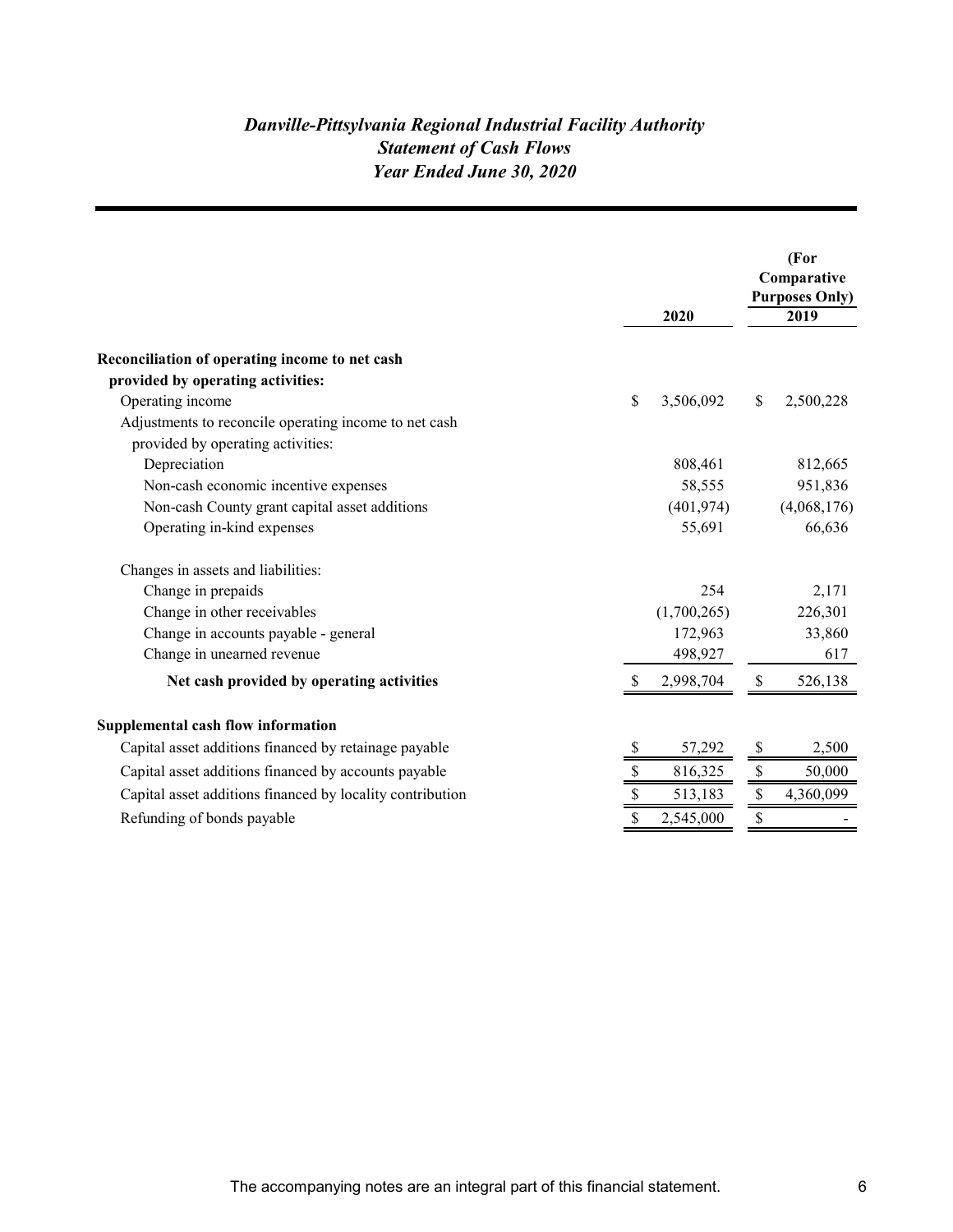# **1. Organization and Nature of Activities**

The *Danville-Pittsylvania Regional Industrial Facility Authority* ("the Authority") was created by ordinance of the Board of Supervisors of Pittsylvania County, Virginia, and the City Council of the City of Danville, Virginia, to promote and further the purposes of the *Virginia Regional Industrial Facilities Act*, Chapter 64, Title 15.2 of the *Code of Virginia*, (1950) as amended (the Act). The Authority is an entity jointly owned by the City of Danville and Pittsylvania County and is a political subdivision of the Commonwealth of Virginia. The Authority is empowered, among other things, to borrow money to purchase real estate and finance all improvements in industrial parks intended to be occupied by manufacturing, warehousing, distribution, office or other commercial enterprises. In addition, the Authority is authorized under the Act to issue revenue bonds to finance facilities for such enterprises. The Authority has no taxing power. The City of Danville acts as the fiscal agent of the Authority. As fiscal agent, the City provides office space to the Authority at no charge.

# **2. Summary of Significant Accounting Policies**

#### **Basis of Accounting**

The Authority utilizes the economic resources measurement focus and the accrual basis of accounting. Revenues are recorded when earned and expenses are recognized when incurred, regardless of the timing of the related cash flow. The Authority follows all applicable Governmental Accounting Standards Board (GASB) pronouncements.

The Authority distinguishes operating revenues and expenses from non-operating items. Operating revenues generally consist of grant income from various state or federal agencies; operating expenses generally consist of economic incentive grants, infrastructure development, depreciation and amortization expense, and other operating expenses which include bank charges, legal fees, accounting fees, meals and other miscellaneous fees. Non-operating items consist of interest income and expense as well as incidental items not directly related to the primary operations of the Authority. Capital contributions consist of subsidies from the City of Danville and Pittsylvania County.

#### **Economic Incentive Grants**

One important function of the Authority is to provide incentives for businesses to locate in the industrial parks constructed by the Authority. In some cases, the Authority agrees that if a business reaches certain investment and employment goals, the Authority will transfer capital assets (such as land and improvements) to the business at very favorable terms at the end of a specified period - usually five to ten years. The Authority reports these transfers as expenses when the grantee reaches its initial investment and employment goals and it appears unlikely that the grantee will fail to maintain these goals throughout the specified period.

Non-exchange transactions, in which the Authority either gives or receives value without directly receiving or giving equal value in exchange, include grants and donations. Revenues and expenses from grants and donations are recognized in the fiscal year in which, in management's judgment, all eligibility requirements have been substantially satisfied.

# **Cash and Cash Equivalents**

Cash and cash equivalents represent checking and savings accounts of the Authority, which are available on demand or within a three-month period.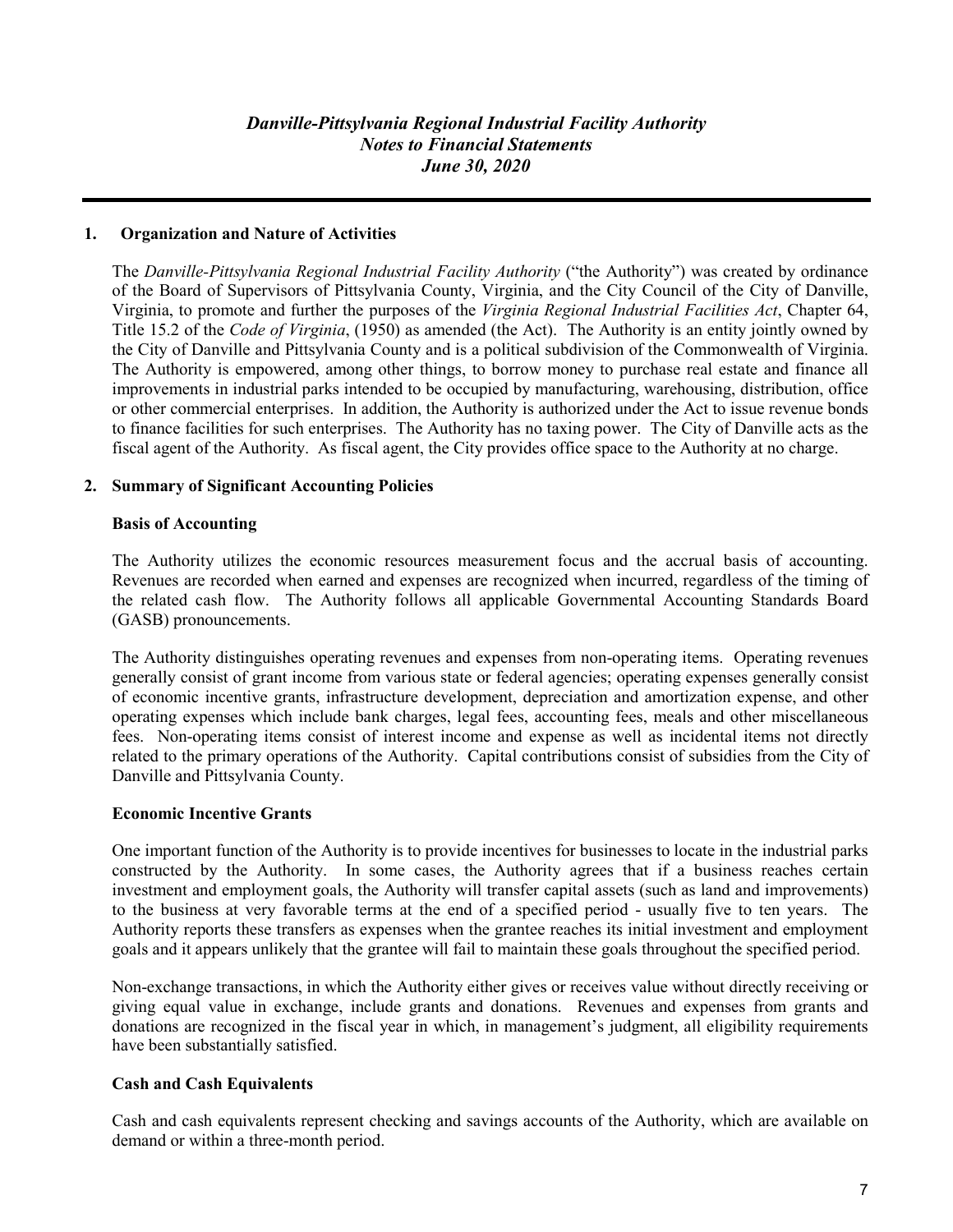#### **2. Summary of Significant Accounting Policies (Continued)**

#### **Due From Other Governments**

Due from other governments generally consists of grant reimbursements receivable from the Virginia Tobacco Commission or other grantor agencies. There was \$1,700,265 due from the Virginia Tobacco Commission or other grantor agencies at June 30, 2020.

# **Prepaids**

Certain payments to vendors reflect costs applicable to future accounting periods and are recorded as prepaid items.

#### **Restricted Resources**

When both restricted and unrestricted resources are available for use, it is the Authority's policy to use restricted resources first.

#### **Capital Assets**

Property and equipment is recorded at cost and depreciated over the estimated useful lives of the related assets, ranging from 10 to 50 years. Normal maintenance and repairs are charged to operations when incurred. Capital assets that are later transferred to other governments or businesses are capitalized at cost as constructed or purchased, and are later recorded as expenses when transferred to the recipient entity. The expense of capital assets that are transferred as part of economic incentive grants is generally recognized at the time the recipient has met all eligibility requirements and is expected to continue to meet the requirements throughout the period required by the incentive agreement.

Management does not believe the Authority's real estate and improvements has declined materially in value below the reported cost; however, no formal appraisals of the Authority's real property have been obtained since it was acquired.

### **Unearned Revenue**

Unearned revenue represents revenue received but not recognized since it has not been earned. Unearned revenue is comprised of rent payments received in advance of the rent period and future economic development incentives.

#### **Net Position**

Net position is the difference between assets and liabilities. Net investment in capital assets represents capital assets less accumulated depreciation less any outstanding debt used for the acquisition or improvement of those assets. Restricted net position consists of reserves the Authority is required to maintain under its bond agreements.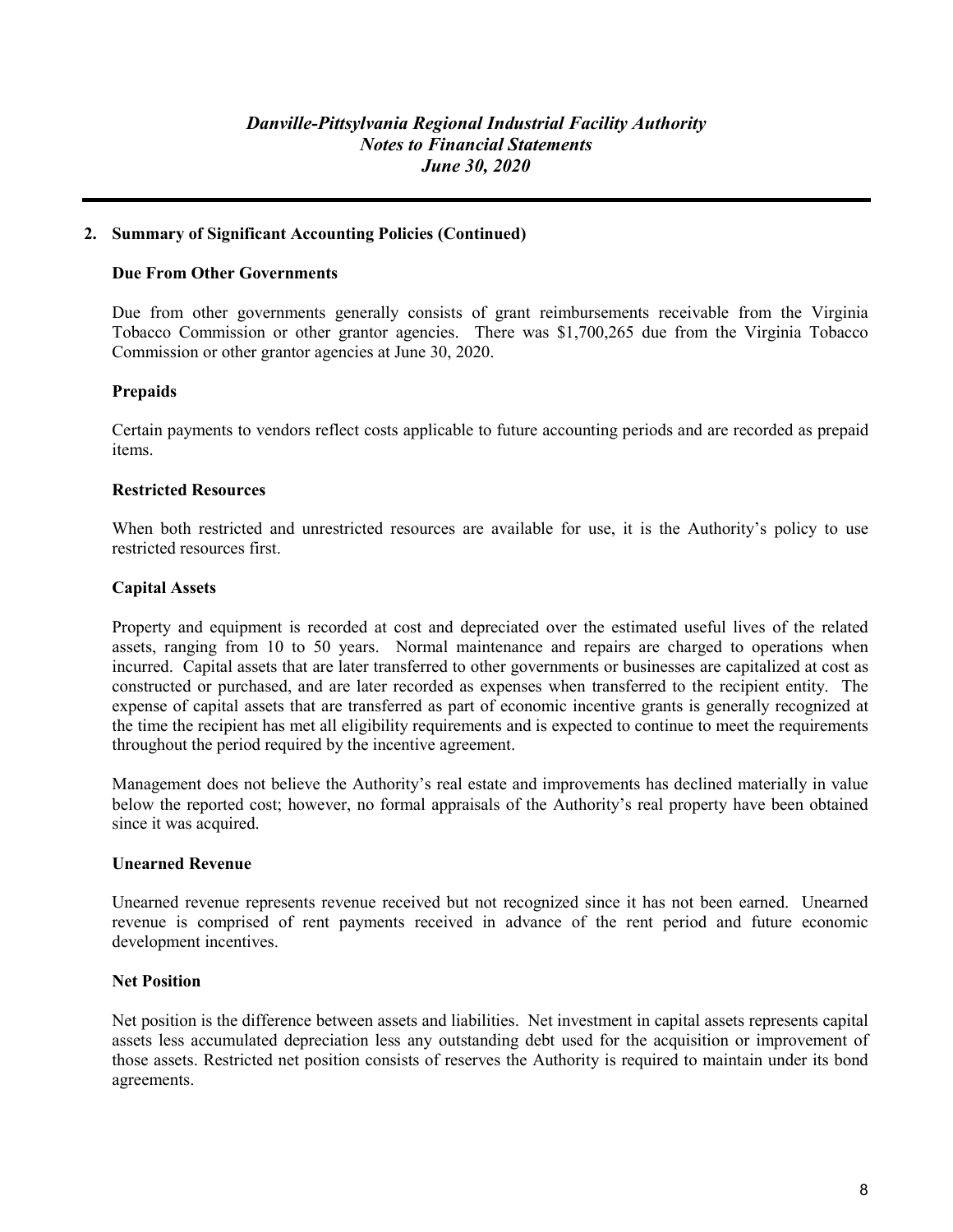# **2. Summary of Significant Accounting Policies (Continued)**

# **Estimates**

The preparation of financial statements in conformity with accounting principles generally accepted in the United States of America requires management to make estimates and assumptions that affect the reported amounts of assets and liabilities and the disclosure of contingent assets and liabilities at the date of the financial statements. Such estimates also affect the reported amounts of revenues and expenses during the reporting period. Actual results could differ from those estimates and assumptions.

#### **Income Taxes**

The Authority is exempt from all federal, state, and local income taxes.

#### **3. Deposits, Restricted Cash and Investments**

#### **Deposits**

Deposits with banks are covered by the Federal Deposit Insurance Corporation (FDIC) and collateralized in accordance with the Virginia Security for Public Deposits Act (the "Act") Section 2.2-4400 et seq. of the *Code of Virginia*. Under the Act, banks and savings institutions holding public deposits in excess of the amount insured by the FDIC must pledge collateral to the Commonwealth of Virginia Treasury Board. Financial institutions may choose between two collateralization methodologies and depending upon that choice, will pledge collateral that ranges in the amounts from 50% to 130% of excess deposits. All deposits are considered fully collateralized.

# **Restricted Cash and Cash Equivalents**

Restricted cash and cash equivalents consist of the following at June 30, 2020:

| Bond funds to be used for improvements to Cane Creek Centre | 36.774 |
|-------------------------------------------------------------|--------|
| Restricted funds for Cane Creek Centre debt service         | 43.449 |
|                                                             | 80,223 |

#### **Investments**

Statutes authorize the Authority to invest in obligations of the United States or agencies thereof, obligations of the Commonwealth of Virginia or political subdivisions thereof, obligations of the International Bank for Reconstruction and Development (World Bank), the Asian Development Bank, the African Development Bank, "prime quality" commercial paper and certain corporate notes, banker's acceptances, repurchase agreements and the State Treasurer's Local Government Investment Pool (LGIP). At June 30, 2020, the Authority's investments consisted of a money market fund primarily invested in U.S. Government repurchase agreements, floating and fixed rate securities, and U.S. treasury bills and coupons. The fund was rated AAAm by Standard and Poor's and has a weighted average maturity of less than one year. These funds are carried at a stable \$1.00 net asset value, and thus reported at amortized cost.

The Authority has no custodial credit risk policy. However, the Authority had no custodial credit risk related to its investments at June 30, 2020. The Authority does not have a policy related to interest rate risk.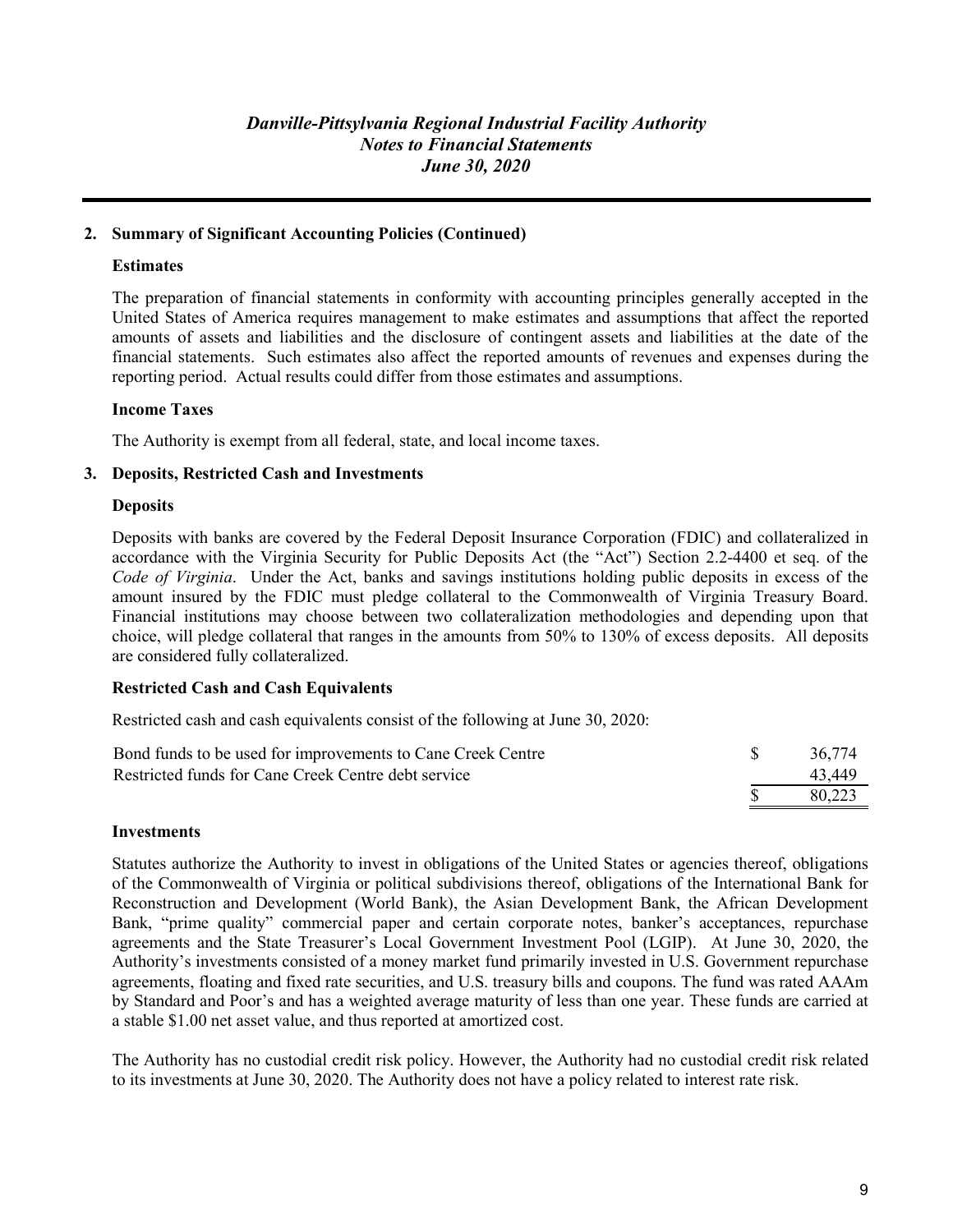#### **4. Due To/From Member Localities**

The Authority is equally funded by the City of Danville and Pittsylvania County. The two localities have signed agreements to share all costs of the Authority equally. At times, one locality may front all costs associated with a transaction, creating an amount owed by the other. The Authority reflects these balances as all transactions associated with the Authority are recorded on the Authority's books. At June 30, 2020, the Authority reflects amounts due to Pittsylvania County of \$333,159 and a corresponding due from the City of Danville for the same amount. This stems from items paid for or contributed by Pittsylvania County in excess of its share. It is not expected that the City of Danville will repay this amount in full in fiscal year 2021, but rather that the balance will be adjusted annually based on contributions made by both localities.

#### **5. Capital Assets**

Capital asset activity for the year ended June 30, 2020, was as follows:

|                                             |    | June 30, 2019<br>Balance* | <b>Increases</b> |    | <b>Decreases</b> | June 30, 2020<br><b>Balance</b> |
|---------------------------------------------|----|---------------------------|------------------|----|------------------|---------------------------------|
| Capital assets not being depreciated:       |    |                           |                  |    |                  |                                 |
| Cyber Park - Land                           | \$ | 5,614,792                 | \$               | S  |                  | \$<br>5,614,792                 |
| Cane Creek Centre - Land                    |    | 5,152,203                 |                  |    |                  | 5,152,203                       |
| Industrial Park - Land                      |    | 13,065,540                | 786,870          |    | 58,555           | 13,793,855                      |
| Total capital assets not being depreciated  |    | 23,832,535                | 786,870          |    | 58,555           | 24,560,850                      |
| Capital assets being depreciated:           |    |                           |                  |    |                  |                                 |
| <b>Buildings</b>                            |    | 25,617,874                |                  |    |                  | 25,617,874                      |
| <b>Building Improvements</b>                |    | 310,697                   |                  |    |                  | 310,697                         |
| Land Improvements                           |    | 6,265,238                 |                  |    |                  | 6,265,238                       |
| Infrastructure                              |    | 2,006,965                 |                  |    |                  | 2,006,965                       |
| Machinery and equipment                     |    | 441,580                   | 329,110          |    |                  | 770,690                         |
| Total capital assets being depreciated      |    | 34,642,354                | 329,110          |    |                  | 34,971,464                      |
| Less accumulated depreciation for:          |    |                           |                  |    |                  |                                 |
| <b>Buildings</b>                            |    | 9,793,215                 | 601,811          |    |                  | 10,395,026                      |
| <b>Building Improvements</b>                |    | 94,454                    | 8,126            |    |                  | 102,580                         |
| Land Improvements                           |    | 1,653,640                 | 159,152          |    |                  | 1,812,792                       |
| Infrastructure                              |    | 481,668                   | 40,139           |    |                  | 521,807                         |
| Machinery and equipment                     |    | 3,437                     |                  |    | 767              | 2,670                           |
| Total accumulated depreciation              |    | 12,026,414                | 809,228          |    | 767              | 12,834,875                      |
| Total capital assets being depreciated, net |    | 22,615,940                | (480, 118)       |    | (767)            | 22,136,589                      |
| Total capital assets, net                   | S  | 46,448,475                | \$<br>306,752    | \$ | 57,788           | \$<br>46,697,439                |

\*As restated. See note 12.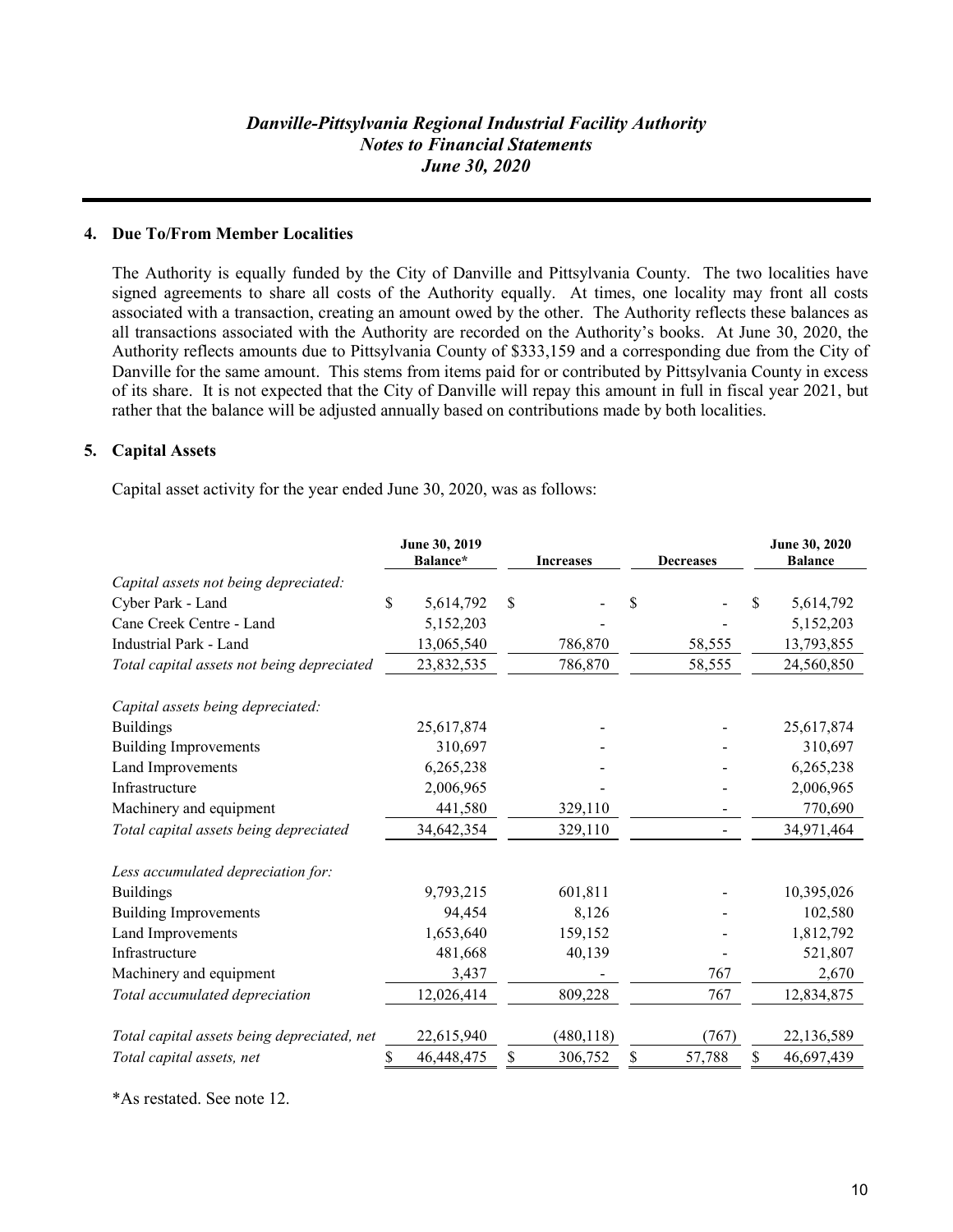### **6. Construction in Progress**

Construction in progress consisted of the following at June 30:

|                  | June 30, 2019  |  |                  |  |                  | June 30, 2020 |                |  |
|------------------|----------------|--|------------------|--|------------------|---------------|----------------|--|
|                  | <b>Balance</b> |  | <b>Increases</b> |  | <b>Decreases</b> |               | <b>Balance</b> |  |
| Industrial Park* | 14,628,421     |  | 4.486.971        |  | $\sim$           | Φ             | 19.115.392     |  |

*\* Current year additions do not include interest. The construction in progress total for this project includes an accumulated total of \$1,307,712 capitalized interest at June 30, 2020. Per GASB Statement No. 89, interest related to construction will be expensed prospectively.*

#### **7. Long-Term Debt**

The following schedule represents all bonds payable:

| <b>Original Issue</b><br><b>Description</b> |  | <b>Annual Amount</b> | <b>Interest Rate</b> | <b>Maturity</b> | <b>Outstanding</b><br><b>June 30, 2020</b> |           |  |
|---------------------------------------------|--|----------------------|----------------------|-----------------|--------------------------------------------|-----------|--|
| 2019 Revenue<br>Refunding bonds $-$         |  |                      |                      |                 |                                            |           |  |
| direct borrowing                            |  | 2.545,000            | $$205,000 - 515,000$ | $2.27\%$        | 1/1/2025                                   | 2.120,000 |  |

In August 2019, the Authority issued \$2,545,000 in revenue refunding bonds. These bonds were issued to satisfy the outstanding balance of the Series 2016 revenue bonds. Debt service payments are made with funds received from the City of Danville and Pittsylvania County.

Long-term debt activity for the year ended June 30, 2020 was as follows:

| <b>Beginning</b><br><b>Balance</b><br><b>Description</b> |    |           | Increases    |           | <b>Decreases</b> |           | Ending<br><b>Balance</b> |           | Due Within<br><b>One Year</b> |         |
|----------------------------------------------------------|----|-----------|--------------|-----------|------------------|-----------|--------------------------|-----------|-------------------------------|---------|
| Revenue bonds $-$<br>direct borrowing                    | \$ | 3.470.000 | <sup>S</sup> | 2.545,000 | \$               | 3.895.000 |                          | 2.120,000 | S                             | 445,000 |
| Original issue discount                                  |    | (260)     |              |           |                  | (260)     |                          | ۰         |                               |         |
|                                                          |    | 3,469,740 |              | 2,545,000 |                  | 3,894,740 |                          | 2,120,000 |                               | 445,000 |

**Outstanding**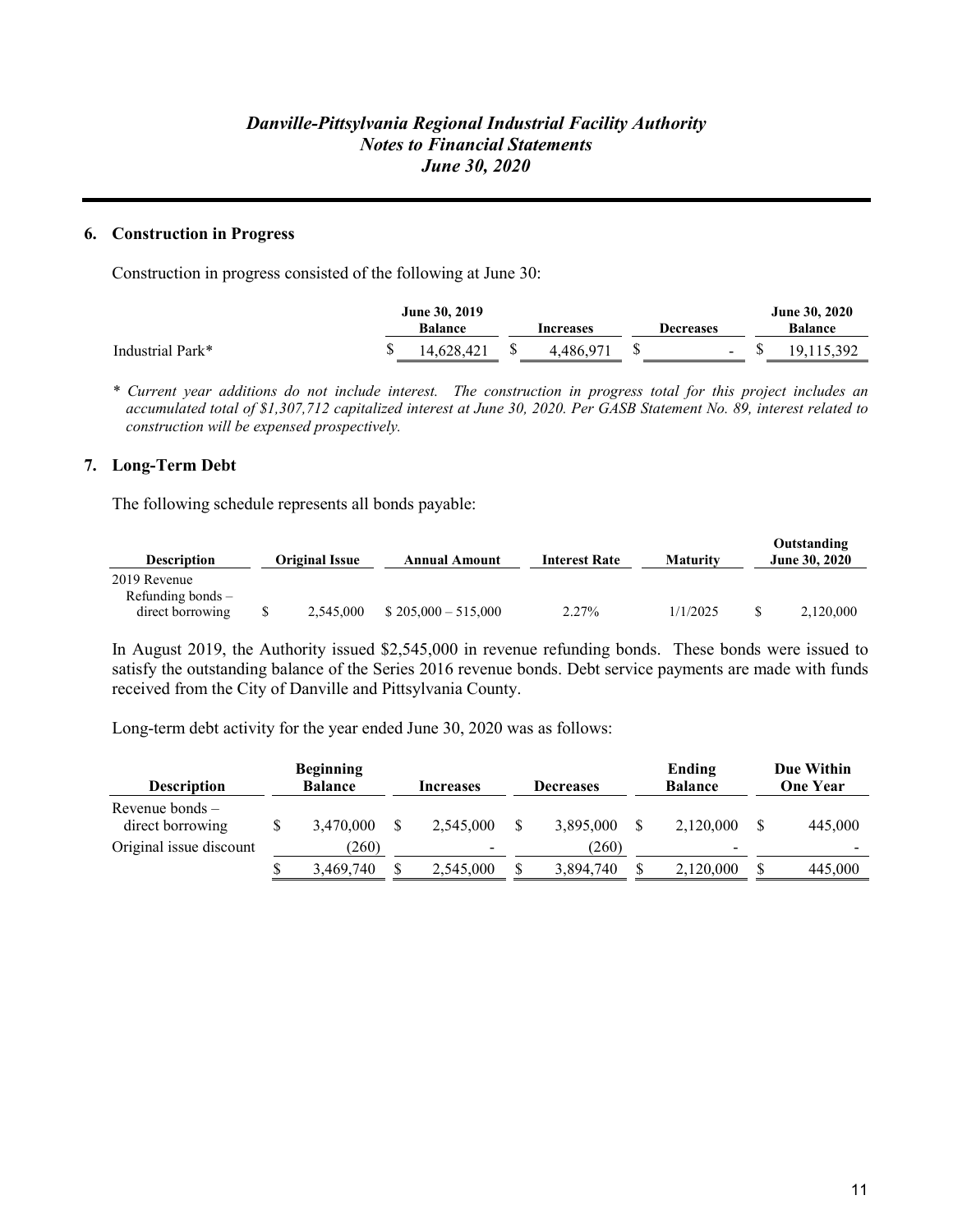# **7. Long-Term Debt (Continued)**

Debt service on the preceding bonds in future years is as follows:

| <b>Year Ending</b><br>June 30 |   | <b>Principal</b> |    | Interest |    | <b>Total</b> |
|-------------------------------|---|------------------|----|----------|----|--------------|
| 2021                          | S | 445,000          | \$ | 66,602   | \$ | 511,602      |
| 2022                          |   | 465,000          |    | 50,632   |    | 515,632      |
| 2023                          |   | 490,000          |    | 33,872   |    | 523,872      |
| 2024                          |   | 515,000          |    | 16,234   |    | 531,234      |
| 2025                          |   | 205,000          |    | 3,598    |    | 208,598      |
|                               | S | 2,120,000        | S  | 170,938  | S  | 2,290,938    |

# **Debt Maturity Schedule**

#### **8. Economic Development**

In July 2019, the Authority entered into a local performance agreement with Gefertec LLC. The company has agreed to establish a North American Application Center for 3D metal printing/additive manufacturing within the Institute for Advanced Learning and Research. Incentives from the Authority of up to \$95,752 are being offered to assist with the construction of the new facility and towards the payment of base rent. No related incentive expense has been recorded.

In fiscal year 2020, the Authority purchased property containing approximately 192 acres in support of the Southern Virginia Megasite at Berry Hill project. In June 2020, the Authority provided a land grant of approximately 16 acres located in the Southern Virginia Megasite at Berry Hill for the construction and operation of a power substation. The related incentive expense was recorded in fiscal year 2020.

In October 2019, the Authority entered into a local performance agreement with Morgan Olson, LLC, North America's leading manufacturer of all-aluminum walk-in step vans. The company established its manufacturing facility within the plant previously owned by IKEA. The Authority entered into an agreement to provide a ground lease with a term of 15 years with an annual base rent of \$1 per year with an option to purchase the land after employment criteria have been met. The Authority is also committed to providing grant funds of up to \$851,500 towards capital investment and the creation of new jobs. No related incentive expense has been recorded.

In April 2020, the Authority entered into a local performance agreement with Just Greens, LLC, doing business as AeroFarms. The company will establish and operate a vegetable growing and processing facility in the Authority's Cane Creek Centre Industrial Park. The Authority and RealtyLink executed a contract for sale for the purchase of the Project Site which has not closed as of June 30, 2020. An Industrial Enhancement Grant in the form of annual tax rebates on real estate and tangible personal property totaling \$1,723,404 will be provided as an incentive by the Authority. No related incentive expense has been recorded.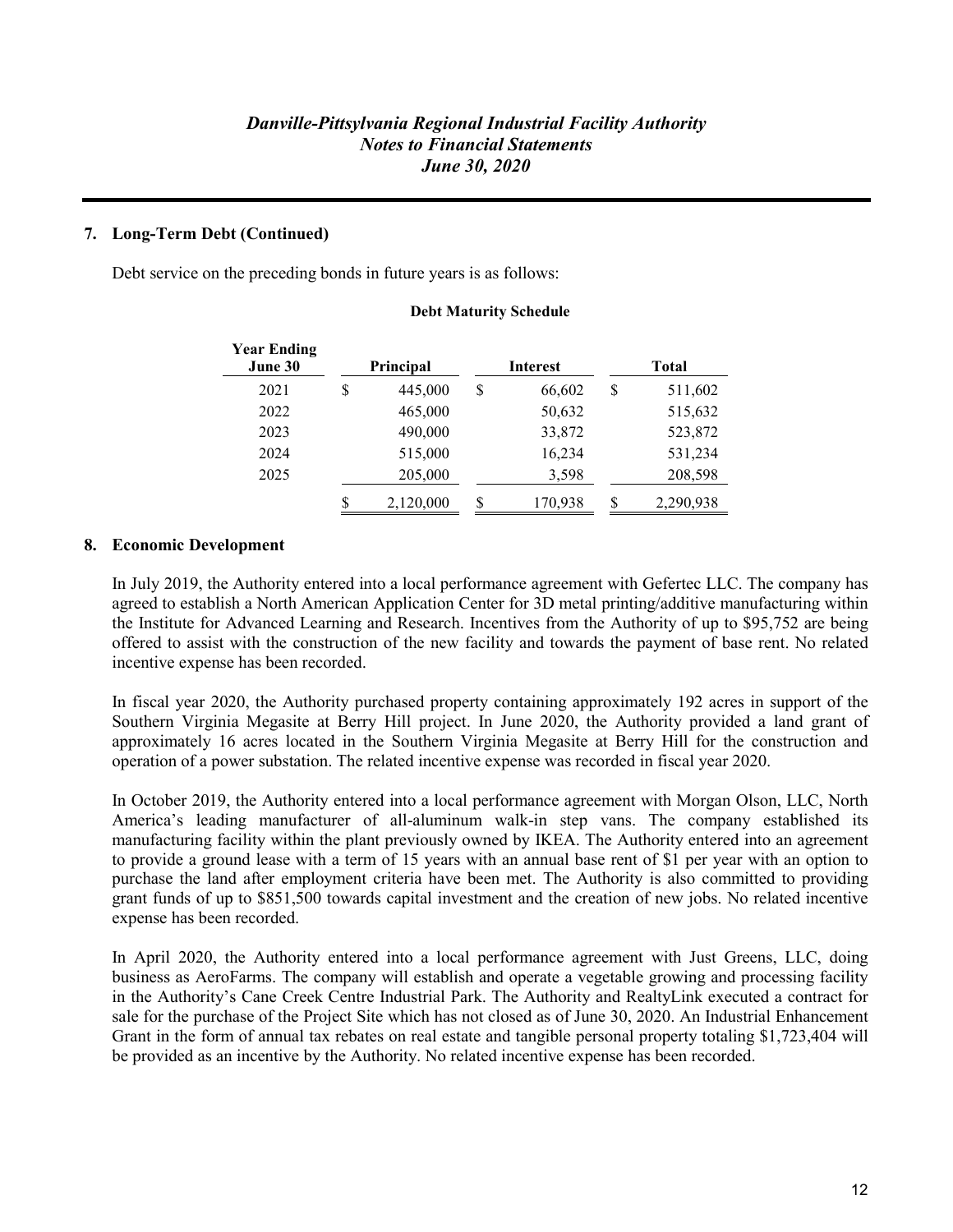#### **8. Economic Development (Continued)**

In fiscal year 2019, the Authority entered into a local performance with Harlow Fastech LLC. As part of the local performance agreement, the Authority has a \$500,000 Enhancement Grant to purchase machinery and equipment on behalf of Harlow Fastech. Also, the Authority was awarded a \$630,000 Tobacco Region Opportunity Fund Loan on behalf of the Company for equipment and employment incentives. Per the agreements, the Authority has rights to the machinery and equipment until Harlow Fastech meets the obligations and then at that point, the equipment ownership would be transferred to the Company. As a result, there is approximately \$436,000 of machinery and equipment capitalized in Note 5 at June 30, 2020 that is expected to be disposed of through a future economic incentive expense.

#### **9. Short-Term Operating Leases**

The Authority leases land to tenants under lease terms of one year or less. Under the terms of the agreements, the future rental income for the year ending June 30, 2021 is estimated to be \$3,475.

#### **10. Long-Term Operating Leases**

In October 2006, the Authority entered into agreements with Swedwood Danville, LLC that provide the Authority will lease 94 acres (valued at \$1,027,947) to Swedwood for 120 months at a rate of \$1 per year. Swedwood has the option to purchase the above-mentioned land for \$1 at the end of the 120-month lease if it meets certain investment and employment criteria. In fiscal year 2008, Swedwood met its initial investment and employment criteria and the Authority recorded the transfer of land to Swedwood. If Swedwood chooses to expand its operations within the terms of the agreement, it also has the right to lease from the Authority certain parcels of land known as lots 7B and/or 7C, consisting of approximately 103 acres and 11 acres, respectively. Swedwood also has the right of first refusal to purchase a certain parcel of land from the Authority known as Lot 6 consisting of 68.8 acres. In fiscal year 2019, the Authority sold 87.04 acres, known as Lot 7A, in the Cane Creek Centre Industrial Park to IKEA Industry Danville, LLC for \$1 in accordance with the agreement dated October 25, 2006. The Authority's cost of the land was \$951,836 and the sale was made in exchange for a quitclaim, release and waiver by IKEA of any and all options or rights to the real property owned by the Authority in Cane Creek Centre.

The Research Building, which has a carrying value of \$4,793,853 at June 30, 2020 and accumulated depreciation of \$2,241,957, is leased to the Institute for Advanced Learning & Research (IALR) for \$10 per year per square foot occupied. The lease was renewed at the same rent terms on June 1, 2013 for a one-year period and will automatically renew annually thereafter for successive one year periods. The rent for the renewal is set forth in the lease agreement. Insurance costs are the responsibility of the lessee. Maintenance costs are the responsibility of the Authority; however, the lessee is engaged to provide for the maintenance obligations and is compensated for these services in an amount equal to the rent paid by the lessee. For fiscal year 2020, \$304,950 of rental income was received through this lease.

The Institute Building is leased to the IALR for \$1 per year. The lease term began June 2004 for a 15 year period and will automatically renew on an annual basis thereafter for successive one year period. Insurance and maintenance costs are the responsibility of the lessee.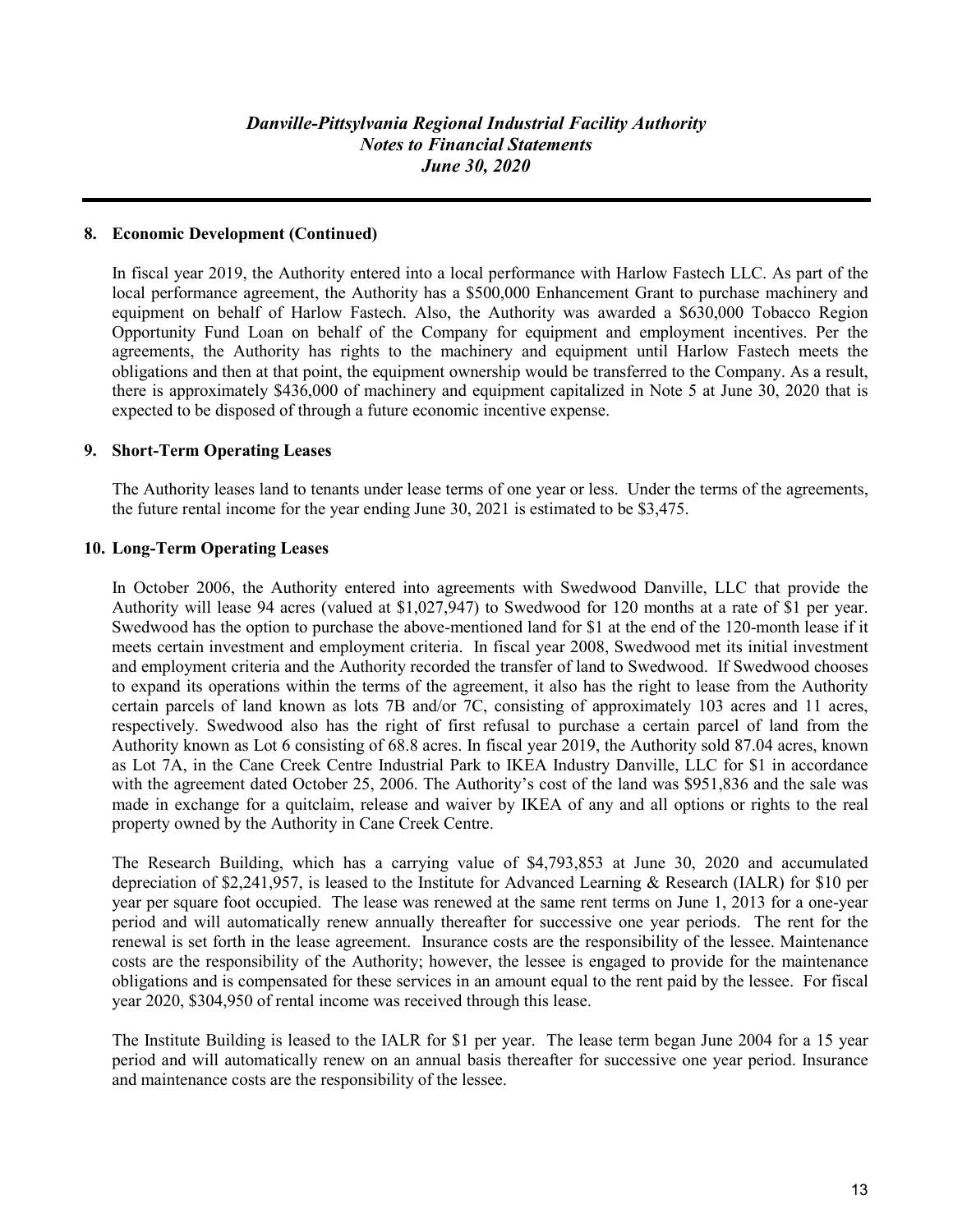#### **10. Long-Term Operating Leases (Continued)**

In fiscal year 2011, the Authority entered into a ground lease with the IALR to allow for the construction of the Sustainable Energy Technology Center Building (SEnTeC). The lease term is 240 months and began in September 2010. The property is leased to the IALR at a rate of \$1 per year and the IALR has the option to purchase the premises for \$100 at the end of the lease term, as long as all related grant requirements have been satisfied.

# **11. Commitments and Contingencies**

At June 30, 2020, the Authority had approximately \$15.5 million in outstanding engineering and consulting contracts, of which approximately \$5,344,294 had not been expended.

# **12. Restatement**

The following is a summary of the restatement to net position, resulting from a correction of machinery and equipment that was not capitalized:

| Net position July 1, 2019, as previously reported | \$60,396,091 |
|---------------------------------------------------|--------------|
| Machinery and equipment not properly capitalized  | 110.435      |
| Net position July 1, 2019, as restated            | \$60,506,526 |

# **13. COVID-19 Uncertainty**

On January 30, 2020, the World Health Organization ("WHO") announced a global health emergency because of a new strain of coronavirus (the "COVID-19 outbreak") and the risks to the international community as the virus spreads globally beyond its point of origin. In March 2020, the WHO classified the COVID-19 outbreak as a pandemic, based on rapid increase in exposure globally.

The Authority's operations are heavily dependent on the ability to provide incentives and attract businesses to the Authority's industrial parks. The outbreak could have a continued material adverse impact on economic and market conditions. This situation has depressed the tax bases and other areas in which the Authority operates during fiscal year 2020. As such, the Authority's financial condition and liquidity may be negatively impacted in future fiscal years.

# **14. Subsequent Events**

In August 2020, the Authority signed an agreement with Mountain Valley Pipeline, LLC regarding a right-ofway easement. The agreement notes a \$750,000 payment to the Authority, however, the full agreement has yet to be finalized.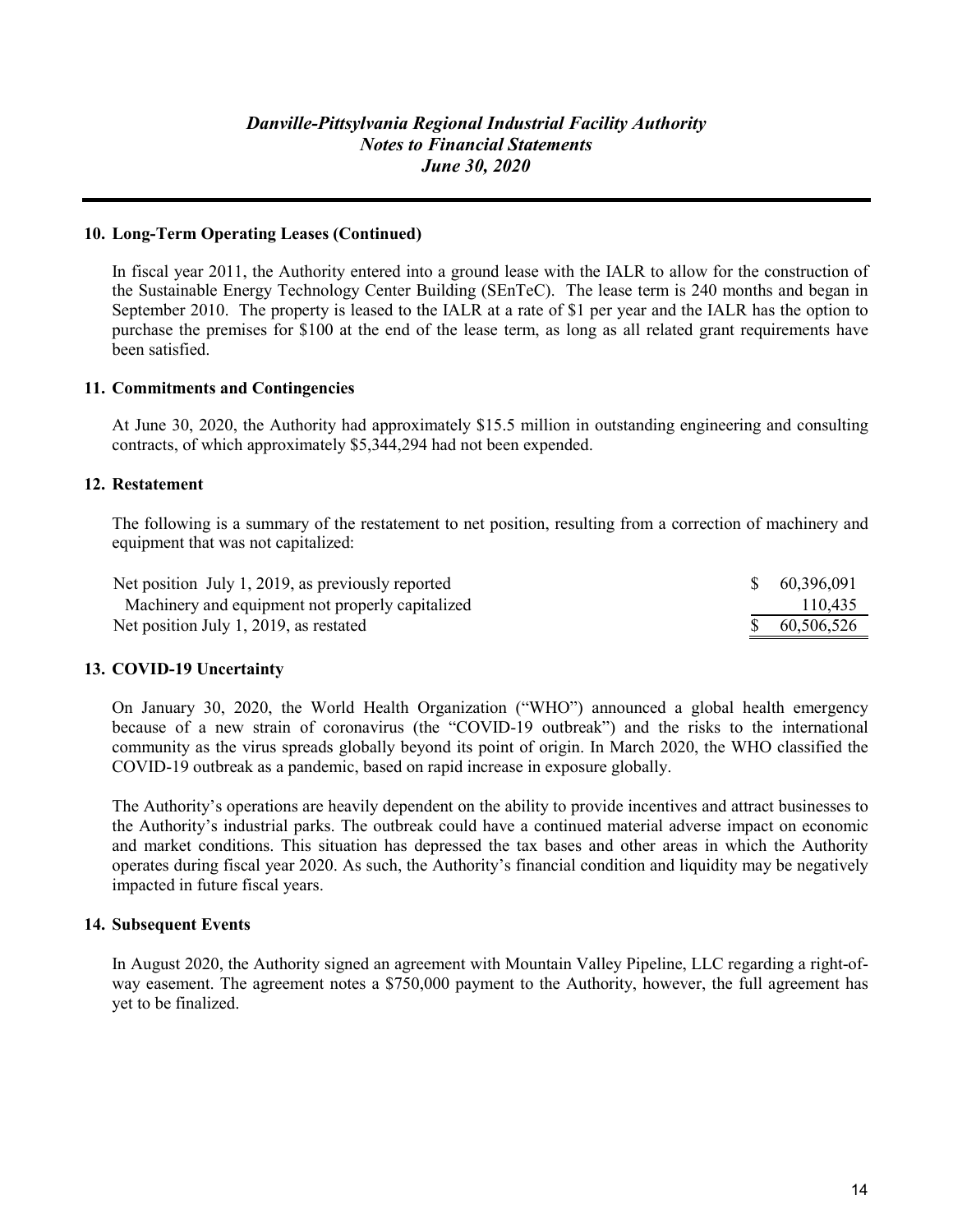### **15. Dissolution of Authority**

If dissolution of the Authority should occur, such dissolution shall be made pursuant to *Code of Virginia*, Section 15.2-6415. Pittsylvania County constructed a Multi-Port Access Point (MSAP), at an approximate cost of \$2 million that will benefit areas served by the Authority. Should the Authority ever be dissolved, the MSAP will be considered part of the County's investment in the Authority.

**\* \* \* \* \***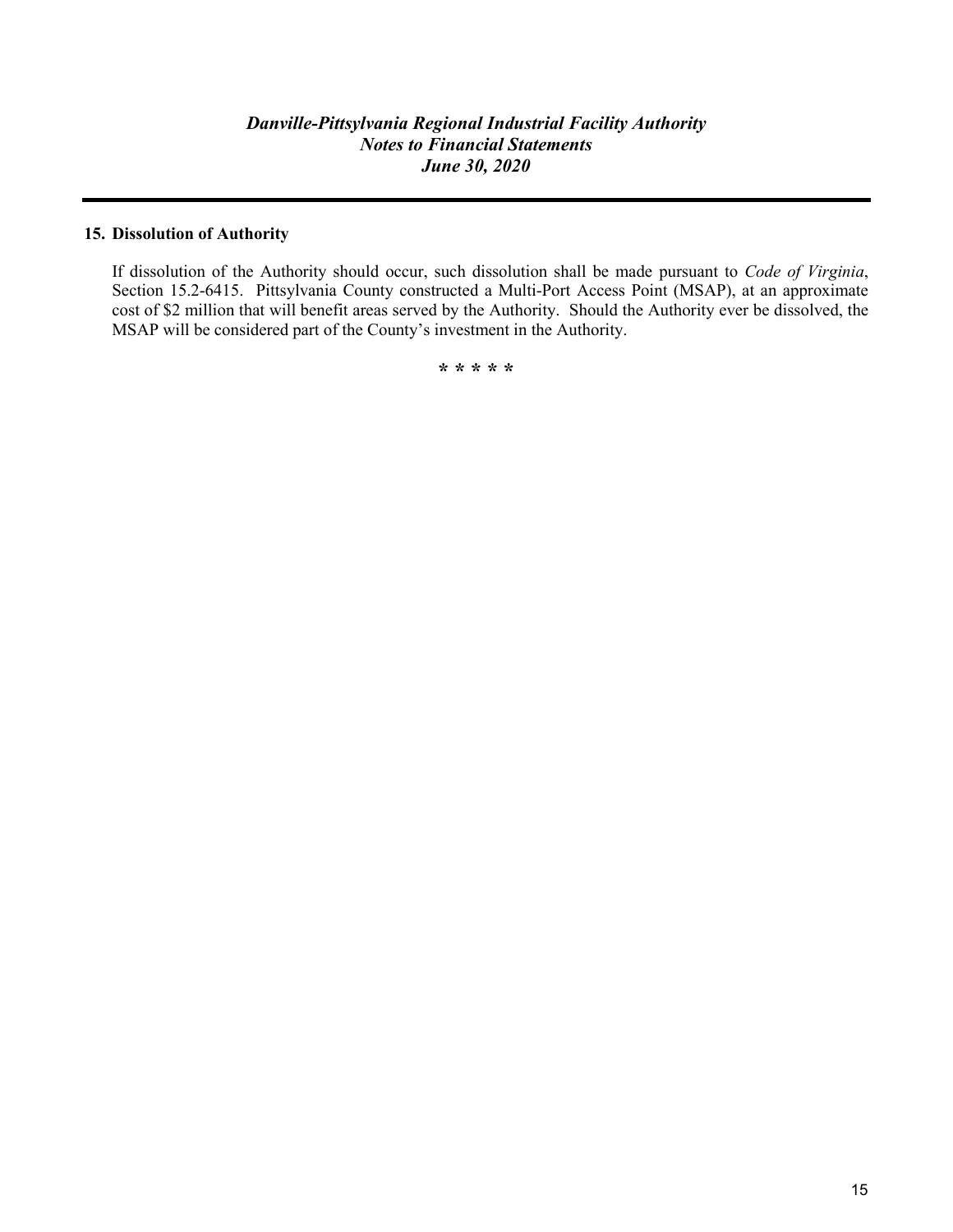

# **INDEPENDENT AUDITOR'S REPORT ON INTERNAL CONTROL OVER FINANCIAL REPORTING AND ON COMPLIANCE AND OTHER MATTERS BASED ON AN AUDIT OF FINANCIAL STATEMENTS PERFORMED IN ACCORDANCE WITH** *GOVERNMENT AUDITING STANDARDS*

To the Board of Directors of Danville-Pittsylvania Regional Industrial Facility Authority Danville, Virginia

We have audited, in accordance with auditing standards generally accepted in the United States of America; the standards applicable to financial audits contained in *Government Auditing Standards*, issued by the Comptroller General of the United States; and the *Specifications for Audits of Authorities, Boards, and Commissions*, issued by the Auditor of Public Accounts of the Commonwealth of Virginia, the financial statements of the Danville-Pittsylvania Regional Industrial Facility Authority (the "Authority"), as of and for the year ended June 30, 2020, and the related notes to the financial statements, which collectively comprise the Authority's basic financial statements, and have issued our report thereon dated December 8, 2020.

#### **Internal Control over Financial Reporting**

In planning and performing our audit of the financial statements, we considered the Authority's internal control over financial reporting (internal control) as a basis for designing audit procedures that are appropriate in the circumstances for the purpose of expressing our opinions on the financial statements, but not for the purpose of expressing an opinion on the effectiveness of the Authority's internal control. Accordingly, we do not express an opinion on the effectiveness of the Authority's internal control.

A *deficiency in internal control* exists when the design or operation of a control does not allow management or employees, in the normal course of performing their assigned functions, to prevent, or detect and correct misstatements on a timely basis. A *material weakness* is a deficiency, or a combination of deficiencies, in internal control such that there is a reasonable possibility that a material misstatement of the entity's financial statements will not be prevented, or detected and corrected on a timely basis. A *significant deficiency* is a deficiency, or a combination of deficiencies, in internal control that is less severe than a material weakness, yet important enough to merit attention by those charged with governance.

Our consideration of internal control was for the limited purpose described in the first paragraph of this section and was not designed to identify all deficiencies in internal control that might be material weaknesses or significant deficiencies. **Given these limitations, during our audit we did not identify any deficiencies in internal control that we consider to be material weaknesses. However, material weaknesses may exist that have not been identified.**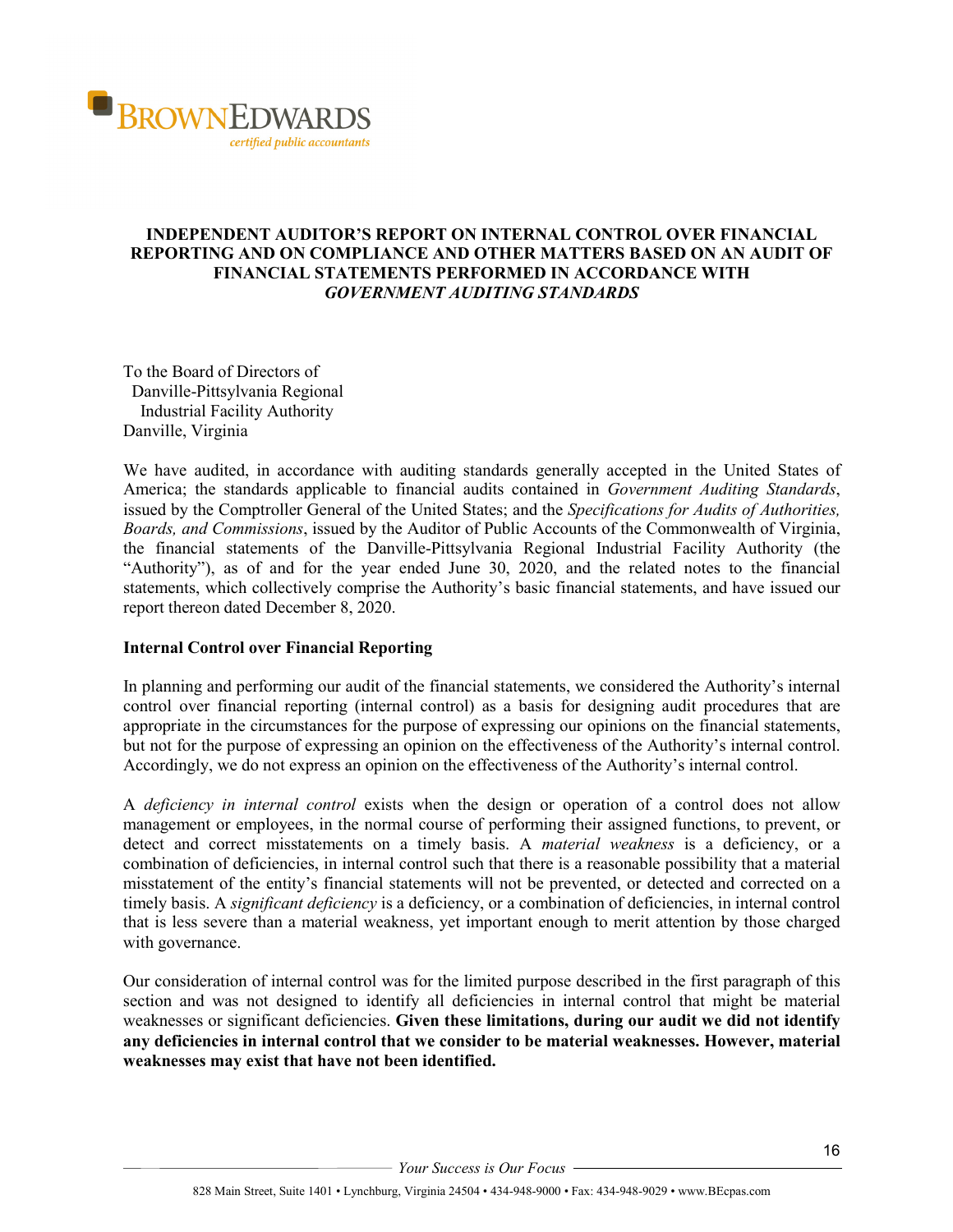#### **Compliance and Other Matters**

As part of obtaining reasonable assurance about whether the Authority's financial statements are free of material misstatement, we performed tests of its compliance with certain provisions of laws, regulations, contracts, and grant agreements, noncompliance with which could have a direct and material effect on the determination of financial statement amounts. However, providing an opinion on compliance with those provisions was not an objective of our audit and, accordingly, we do not express such an opinion. **The results of our tests disclosed no instances of noncompliance that are required to be reported under** *Government Auditing Standards***.** 

#### **Purpose of this Report**

The purpose of this report is solely to describe the scope of our testing of internal control and compliance and the results of that testing, and not to provide an opinion on the effectiveness of the Authority's internal control or on compliance. This report is an integral part of an audit performed in accordance with *Government Auditing Standards* in considering the Authority's internal control and compliance. Accordingly, this communication is not suitable for any other purpose.

Brown, Edwards & Company, S. L. P.

CERTIFIED PUBLIC ACCOUNTANTS

Lynchburg, Virginia December 8, 2020